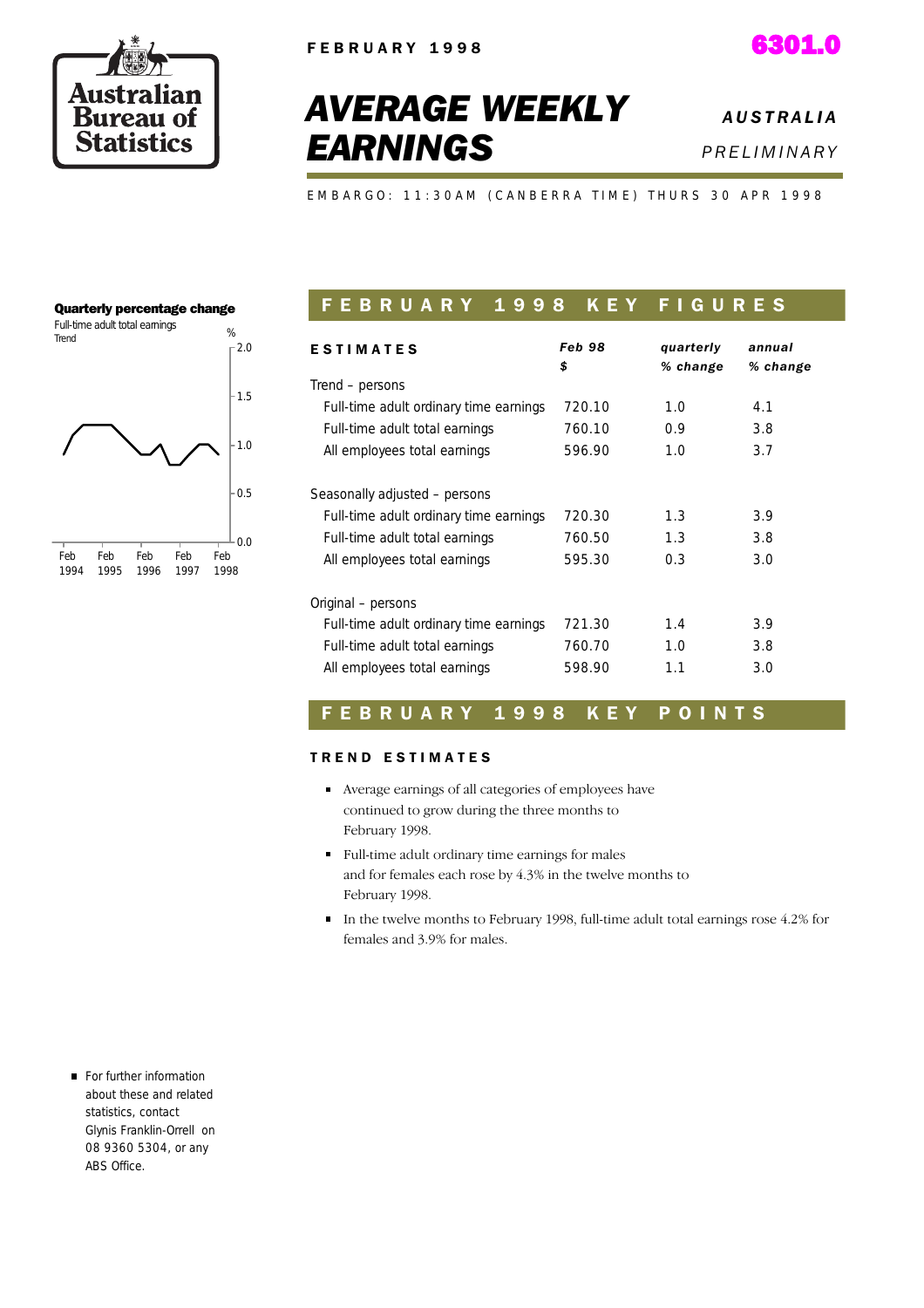## N O T E S

| FORTHCOMING ISSUES    | <b>ISSUE</b>                                                                                                                                                                                                                                                                                                                                                                                                             | EXPECTED RELEASE DATE |                  |  |  |  |  |
|-----------------------|--------------------------------------------------------------------------------------------------------------------------------------------------------------------------------------------------------------------------------------------------------------------------------------------------------------------------------------------------------------------------------------------------------------------------|-----------------------|------------------|--|--|--|--|
|                       | May 1998                                                                                                                                                                                                                                                                                                                                                                                                                 | 23 July 1998          |                  |  |  |  |  |
|                       | August 1998                                                                                                                                                                                                                                                                                                                                                                                                              | 29 October 1998       |                  |  |  |  |  |
|                       |                                                                                                                                                                                                                                                                                                                                                                                                                          |                       |                  |  |  |  |  |
| CHANGES IN THIS ISSUE | A reanalysis of seasonal adjustment factors has been undertaken for February 1998. As a<br>result, some previously published seasonally adjusted and trend estimates have been<br>revised. See paragraphs 21 and 24 of the Explanatory Notes.                                                                                                                                                                            |                       |                  |  |  |  |  |
| NOTES ON ESTIMATES    | Movements in average weekly earnings can be affected by both changes in the level of<br>earnings per employee and changes in the composition of the labour force. For<br>example, changes in the proportions of full-time, part-time, casual and junior employees<br>and variations in the distribution of occupations can affect movements in earnings<br>series. Refer to paragraphs 8 and 9 of the Explanatory Notes. |                       |                  |  |  |  |  |
| SAMPLING ERRORS       | For further information on sampling errors see paragraphs 15-19 of the Explanatory<br>Notes.                                                                                                                                                                                                                                                                                                                             |                       |                  |  |  |  |  |
| STANDARD ERRORS       |                                                                                                                                                                                                                                                                                                                                                                                                                          | February 1998         |                  |  |  |  |  |
|                       |                                                                                                                                                                                                                                                                                                                                                                                                                          | Level                 | Quarterly change |  |  |  |  |
|                       | Males                                                                                                                                                                                                                                                                                                                                                                                                                    | \$                    | \$               |  |  |  |  |
|                       | Full-time adult ordinary time earnings                                                                                                                                                                                                                                                                                                                                                                                   | 5.90                  | 4.70             |  |  |  |  |
|                       | Full-time adult total earnings                                                                                                                                                                                                                                                                                                                                                                                           | 6.40                  | 4.90             |  |  |  |  |
|                       | All males total earnings                                                                                                                                                                                                                                                                                                                                                                                                 | 6.80                  | 6.90             |  |  |  |  |
|                       | Females                                                                                                                                                                                                                                                                                                                                                                                                                  |                       |                  |  |  |  |  |
|                       | Full-time adult ordinary time earnings                                                                                                                                                                                                                                                                                                                                                                                   | 4.20                  | 4.30             |  |  |  |  |
|                       | Full-time adult total earnings                                                                                                                                                                                                                                                                                                                                                                                           | 4.30                  | 4.40             |  |  |  |  |
|                       | All females total earnings                                                                                                                                                                                                                                                                                                                                                                                               | 4.90                  | 3.50             |  |  |  |  |
|                       | Persons                                                                                                                                                                                                                                                                                                                                                                                                                  |                       |                  |  |  |  |  |
|                       | Full-time adult ordinary time earnings                                                                                                                                                                                                                                                                                                                                                                                   | 4.40                  | 3.80             |  |  |  |  |
|                       | Full-time adult total earnings                                                                                                                                                                                                                                                                                                                                                                                           | 4.70                  | 4.00             |  |  |  |  |
|                       | All employees total earnings                                                                                                                                                                                                                                                                                                                                                                                             | 5.20                  | 4.60             |  |  |  |  |
|                       |                                                                                                                                                                                                                                                                                                                                                                                                                          |                       |                  |  |  |  |  |

W. McLennan Australian Statistician

..........................................................................................

........................................... .................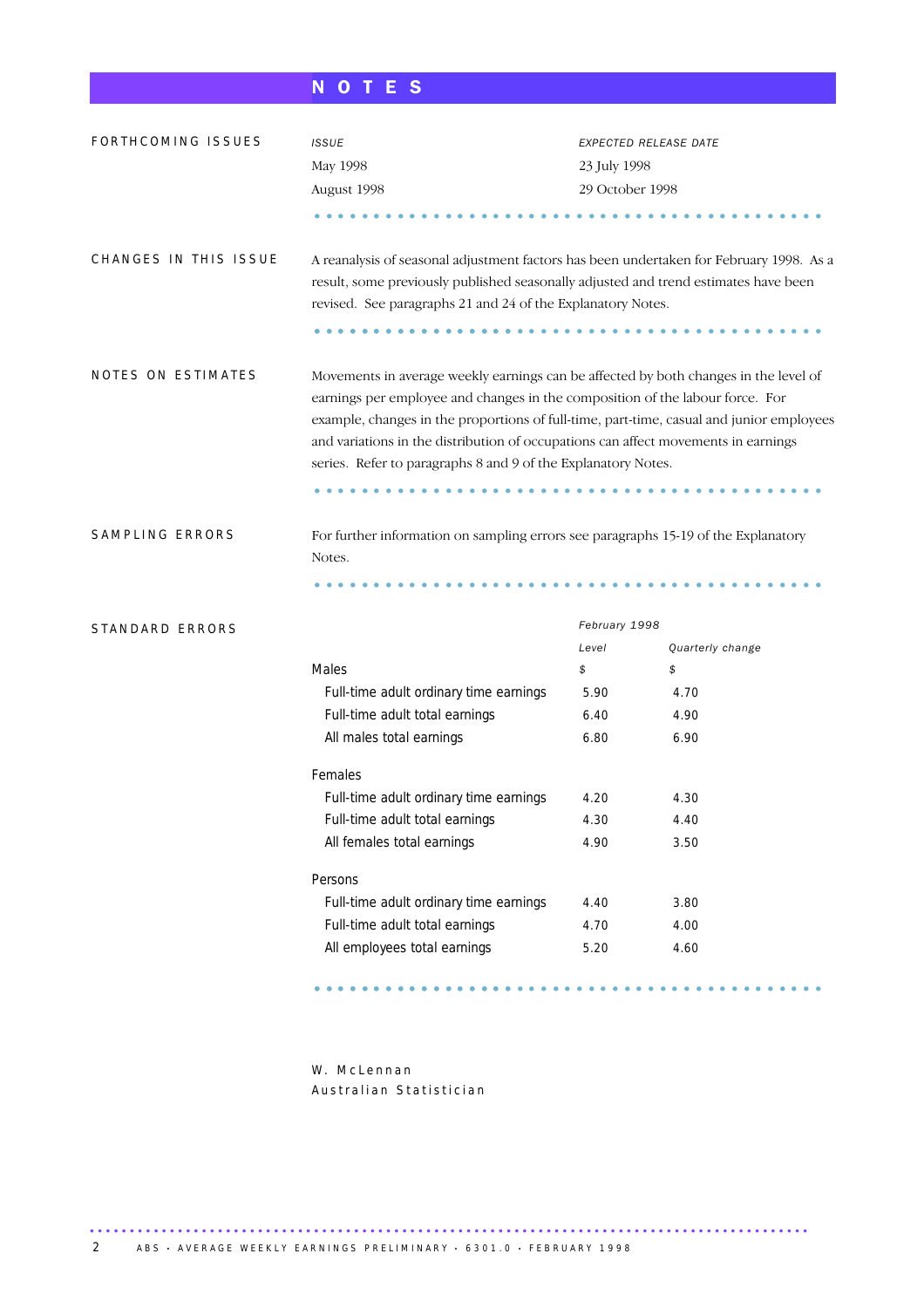

## AVERAGE WEEKLY EARNINGS: Trend .....................................................................

|                                                        |                           |                                                                |                                                                 |                                           | FEMALES                                                          |                   |                           |                                                                    |                   |
|--------------------------------------------------------|---------------------------|----------------------------------------------------------------|-----------------------------------------------------------------|-------------------------------------------|------------------------------------------------------------------|-------------------|---------------------------|--------------------------------------------------------------------|-------------------|
|                                                        |                           |                                                                |                                                                 |                                           |                                                                  |                   |                           |                                                                    |                   |
| Reference period-<br>pay period ending<br>on or before | ordinary time<br>earnings | Full-time adult Full-time adult All males<br>total<br>earnings | total<br>earnings                                               | ordinary time<br>earnings                 | Full-time adult Full-time adult All females<br>total<br>earnings | total<br>earnings | ordinary time<br>earnings | Full-time adult Full-time adult All employees<br>total<br>earnings | total<br>earnings |
|                                                        |                           |                                                                |                                                                 |                                           |                                                                  |                   |                           |                                                                    |                   |
| 1996                                                   |                           |                                                                |                                                                 | <b>DOLLARS</b>                            |                                                                  |                   |                           |                                                                    |                   |
| 15 November                                            | 728.00                    | 784.40                                                         | 680.20                                                          | 609.40                                    | 624.10                                                           | 450.00            | 685.40                    | 726.80                                                             | 572.40            |
| 1997                                                   |                           |                                                                |                                                                 |                                           |                                                                  |                   |                           |                                                                    |                   |
| 21 February                                            | 735.20                    | 790.80                                                         | 684.20                                                          | 615.50                                    | 629.80                                                           | 453.70            | 691.90                    | 732.50                                                             | 575.70            |
| 16 May                                                 | 743.40                    | 798.60                                                         | 689.90                                                          | 620.80                                    | 635.00                                                           | 457.80            | 698.50                    | 738.80                                                             | 580.00            |
| 15 August                                              | 751.60                    | 806.90                                                         | 697.30                                                          | 627.20                                    | 641.60                                                           | 462.20            | 705.70                    | 745.80                                                             | 585.40            |
| 21 November                                            | 759.30                    | 814.70                                                         | 705.60                                                          | 634.50                                    | 649.10                                                           | 466.50            | 712.90                    | 753.10                                                             | 591.10            |
| 1998                                                   |                           |                                                                |                                                                 |                                           |                                                                  |                   |                           |                                                                    |                   |
| 20 February                                            | 766.80                    | 822.00                                                         | 714.10                                                          | 641.60                                    | 656.30                                                           | 470.70            | 720.10                    | 760.10                                                             | 596.90            |
|                                                        |                           |                                                                |                                                                 |                                           |                                                                  |                   |                           |                                                                    |                   |
|                                                        |                           |                                                                |                                                                 | PERCENTAGE CHANGE (from previous quarter) |                                                                  |                   |                           |                                                                    |                   |
| 1996<br>15 November                                    |                           |                                                                |                                                                 |                                           | 1.2                                                              |                   |                           |                                                                    |                   |
| 1997                                                   | 0.9                       | 0.7                                                            | 0.6                                                             | 1.2                                       |                                                                  | 1.0               | 1.0                       | 0.8                                                                | 0.7               |
| 21 February                                            | 1.0                       | 0.8                                                            | 0.6                                                             | 1.0                                       | 0.9                                                              | 0.8               | 0.9                       | 0.8                                                                | 0.6               |
| 16 May                                                 | 1.1                       | 1.0                                                            | 0.8                                                             | 0.9                                       | 0.8                                                              | 0.9               | 1.0                       | 0.9                                                                | 0.8               |
| 15 August                                              | 1.1                       | 1.0                                                            | 1.1                                                             | 1.0                                       | 1.0                                                              | 1.0               | 1.0                       | 1.0                                                                | 0.9               |
| 21 November                                            | 1.0                       | 1.0                                                            | 1.2                                                             | 1.2                                       | 1.2                                                              | 0.9               | 1.0                       | 1.0                                                                | 1.0               |
| 1998                                                   |                           |                                                                |                                                                 |                                           |                                                                  |                   |                           |                                                                    |                   |
| 20 February                                            | 1.0                       | 0.9                                                            | 1.2                                                             | 1.1                                       | 1.1                                                              | 0.9               | 1.0                       | 0.9                                                                | 1.0               |
|                                                        |                           |                                                                |                                                                 |                                           |                                                                  |                   |                           |                                                                    |                   |
|                                                        |                           |                                                                | PERCENTAGE CHANGE (from corresponding quarter of previous year) |                                           |                                                                  |                   |                           |                                                                    |                   |
| 1996<br>15 November                                    | 3.7                       | 3.4                                                            | 2.8                                                             | 4.5                                       | 4.5                                                              | 4.0               | 3.9                       | 3.7                                                                | 3.2               |
| 1997                                                   |                           |                                                                |                                                                 |                                           |                                                                  |                   |                           |                                                                    |                   |
| 21 February                                            | 3.8                       | 3.3                                                            | 2.6                                                             | 4.8                                       | 4.8                                                              | 4.0               | 4.0                       | 3.6                                                                | 2.9               |
| 16 May                                                 | 4.0                       | 3.4                                                            | 2.7                                                             | 4.5                                       | 4.4                                                              | 3.8               | 4.0                       | 3.5                                                                | 2.8               |
| 15 August                                              | 4.2                       | 3.6                                                            | 3.2                                                             | 4.2                                       | 4.0                                                              | 3.7               | 4.0                       | 3.4                                                                | 3.0               |
| 21 November                                            | 4.3                       | 3.9                                                            | 3.7                                                             | 4.1                                       | 4.0                                                              | 3.7               | 4.0                       | 3.6                                                                | 3.3               |
| 1998                                                   |                           |                                                                |                                                                 |                                           |                                                                  |                   |                           |                                                                    |                   |
| 20 February                                            | 4.3                       | 3.9                                                            | 4.4                                                             | 4.3                                       | 4.2                                                              | 3.7               | 4.1                       | 3.8                                                                | 3.7               |
|                                                        |                           |                                                                |                                                                 |                                           |                                                                  |                   |                           |                                                                    |                   |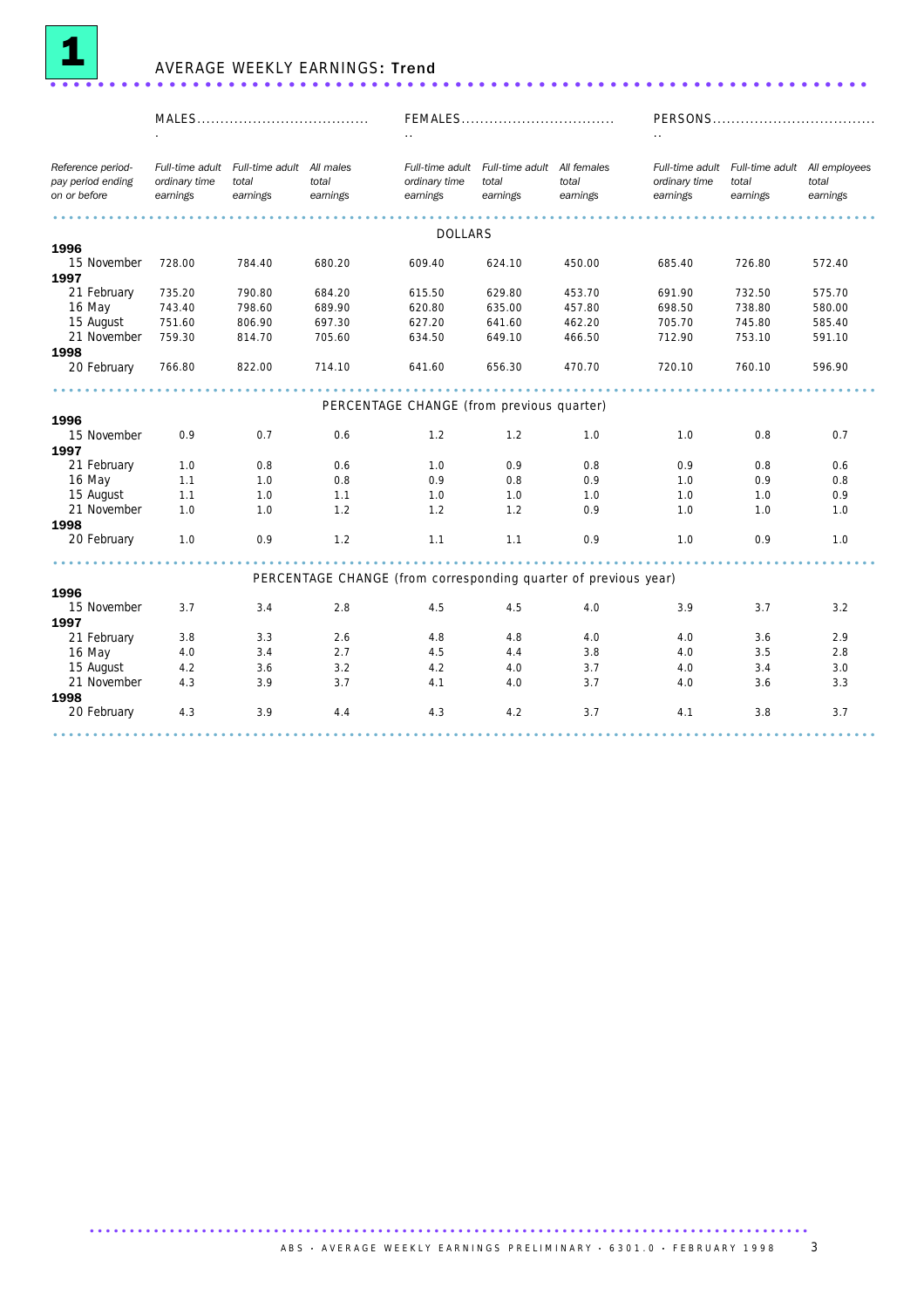

## AVERAGE WEEKLY EARNINGS: Seasonally Adjusted .....................................................................

| Reference period-<br>Full-time adult Full-time adult All males<br>Full-time adult Full-time adult All females<br>Full-time adult Full-time adult All employees<br>pay period ending<br>ordinary time<br>total<br>total<br>ordinary time<br>total<br>total<br>ordinary time<br>total<br>total<br>on or before<br>earnings<br>earnings<br>earnings<br>earnings<br>earnings<br>earnings<br>earnings<br>earnings<br>earnings<br><b>DOLLARS</b><br>1996<br>15 November<br>727.40<br>785.20<br>679.00<br>612.20<br>627.40<br>449.10<br>685.80<br>728.30<br>570.90<br>1997<br>21 February<br>736.90<br>791.10<br>686.20<br>614.50<br>628.20<br>454.70<br>693.00<br>732.60<br>578.00<br>739.80<br>688.50<br>457.00<br>735.90<br>16 May<br>795.10<br>619.40<br>633.80<br>695.40<br>578.30<br>15 August<br>461.70<br>755.40<br>811.70<br>695.90<br>628.60<br>643.00<br>708.80<br>749.50<br>584.40<br>468.20<br>21 November<br>757.80<br>812.20<br>708.00<br>633.40<br>648.10<br>711.20<br>750.90<br>593.50<br>1998<br>20 February<br>766.40<br>822.00<br>642.20<br>469.50<br>720.30<br>595.30<br>712.80<br>656.70<br>760.50<br>PERCENTAGE CHANGE (from previous quarter)<br>1996<br>15 November<br>0.8<br>0.9<br>0.5<br>1.9<br>1.9<br>0.6<br>1.1<br>1.1<br>0.4<br>1997<br>21 February<br>1.3<br>0.4<br>1.3<br>0.8<br>1.1<br>0.1<br>1.3<br>1.1<br>0.6<br>0.3<br>0.5<br>0.3<br>16 May<br>0.4<br>0.5<br>0.8<br>0.9<br>0.4<br>0.1<br>15 August<br>2.1<br>1.9<br>1.0<br>2.1<br>1.1<br>1.5<br>1.5<br>1.0<br>1.8<br>21 November<br>0.3<br>1.7<br>0.2<br>0.1<br>0.8<br>0.8<br>1.4<br>0.3<br>1.6<br>1998<br>20 February<br>0.3<br>1.1<br>1.2<br>0.7<br>0.3<br>1.3<br>1.3<br>1.4<br>1.3<br>PERCENTAGE CHANGE (from corresponding quarter of previous year)<br>1996<br>15 November<br>3.3<br>3.4<br>2.5<br>5.3<br>5.2<br>3.9<br>3.9<br>3.8<br>2.8<br>1997<br>21 February<br>3.4<br>4.3<br>3.5<br>3.1<br>4.5<br>4.2<br>4.3<br>3.7<br>4.4<br>16 May<br>3.5<br>2.8<br>2.3<br>4.4<br>3.7<br>3.5<br>2.4<br>4.4<br>3.0<br>15 August<br>4.7<br>4.3<br>3.0<br>4.6<br>3.4<br>4.5<br>4.1<br>2.7<br>4.4<br>21 November<br>4.2<br>3.5<br>3.4<br>4.3<br>3.3<br>4.3<br>3.7<br>3.1<br>4.0<br>1998<br>20 February<br>3.9<br>3.9<br>4.5<br>3.2<br>3.0<br>4.0<br>4.5<br>3.9<br>3.8 |  |  | FEMALES |  |  |
|---------------------------------------------------------------------------------------------------------------------------------------------------------------------------------------------------------------------------------------------------------------------------------------------------------------------------------------------------------------------------------------------------------------------------------------------------------------------------------------------------------------------------------------------------------------------------------------------------------------------------------------------------------------------------------------------------------------------------------------------------------------------------------------------------------------------------------------------------------------------------------------------------------------------------------------------------------------------------------------------------------------------------------------------------------------------------------------------------------------------------------------------------------------------------------------------------------------------------------------------------------------------------------------------------------------------------------------------------------------------------------------------------------------------------------------------------------------------------------------------------------------------------------------------------------------------------------------------------------------------------------------------------------------------------------------------------------------------------------------------------------------------------------------------------------------------------------------------------------------------------------------------------------------------------------------------------------------------------------------------------------------------------------------------------------------------------------------------------------------------------------------------------------------------------------------------------------------------------------------------|--|--|---------|--|--|
|                                                                                                                                                                                                                                                                                                                                                                                                                                                                                                                                                                                                                                                                                                                                                                                                                                                                                                                                                                                                                                                                                                                                                                                                                                                                                                                                                                                                                                                                                                                                                                                                                                                                                                                                                                                                                                                                                                                                                                                                                                                                                                                                                                                                                                             |  |  |         |  |  |
|                                                                                                                                                                                                                                                                                                                                                                                                                                                                                                                                                                                                                                                                                                                                                                                                                                                                                                                                                                                                                                                                                                                                                                                                                                                                                                                                                                                                                                                                                                                                                                                                                                                                                                                                                                                                                                                                                                                                                                                                                                                                                                                                                                                                                                             |  |  |         |  |  |
|                                                                                                                                                                                                                                                                                                                                                                                                                                                                                                                                                                                                                                                                                                                                                                                                                                                                                                                                                                                                                                                                                                                                                                                                                                                                                                                                                                                                                                                                                                                                                                                                                                                                                                                                                                                                                                                                                                                                                                                                                                                                                                                                                                                                                                             |  |  |         |  |  |
|                                                                                                                                                                                                                                                                                                                                                                                                                                                                                                                                                                                                                                                                                                                                                                                                                                                                                                                                                                                                                                                                                                                                                                                                                                                                                                                                                                                                                                                                                                                                                                                                                                                                                                                                                                                                                                                                                                                                                                                                                                                                                                                                                                                                                                             |  |  |         |  |  |
|                                                                                                                                                                                                                                                                                                                                                                                                                                                                                                                                                                                                                                                                                                                                                                                                                                                                                                                                                                                                                                                                                                                                                                                                                                                                                                                                                                                                                                                                                                                                                                                                                                                                                                                                                                                                                                                                                                                                                                                                                                                                                                                                                                                                                                             |  |  |         |  |  |
|                                                                                                                                                                                                                                                                                                                                                                                                                                                                                                                                                                                                                                                                                                                                                                                                                                                                                                                                                                                                                                                                                                                                                                                                                                                                                                                                                                                                                                                                                                                                                                                                                                                                                                                                                                                                                                                                                                                                                                                                                                                                                                                                                                                                                                             |  |  |         |  |  |
|                                                                                                                                                                                                                                                                                                                                                                                                                                                                                                                                                                                                                                                                                                                                                                                                                                                                                                                                                                                                                                                                                                                                                                                                                                                                                                                                                                                                                                                                                                                                                                                                                                                                                                                                                                                                                                                                                                                                                                                                                                                                                                                                                                                                                                             |  |  |         |  |  |
|                                                                                                                                                                                                                                                                                                                                                                                                                                                                                                                                                                                                                                                                                                                                                                                                                                                                                                                                                                                                                                                                                                                                                                                                                                                                                                                                                                                                                                                                                                                                                                                                                                                                                                                                                                                                                                                                                                                                                                                                                                                                                                                                                                                                                                             |  |  |         |  |  |
|                                                                                                                                                                                                                                                                                                                                                                                                                                                                                                                                                                                                                                                                                                                                                                                                                                                                                                                                                                                                                                                                                                                                                                                                                                                                                                                                                                                                                                                                                                                                                                                                                                                                                                                                                                                                                                                                                                                                                                                                                                                                                                                                                                                                                                             |  |  |         |  |  |
|                                                                                                                                                                                                                                                                                                                                                                                                                                                                                                                                                                                                                                                                                                                                                                                                                                                                                                                                                                                                                                                                                                                                                                                                                                                                                                                                                                                                                                                                                                                                                                                                                                                                                                                                                                                                                                                                                                                                                                                                                                                                                                                                                                                                                                             |  |  |         |  |  |
|                                                                                                                                                                                                                                                                                                                                                                                                                                                                                                                                                                                                                                                                                                                                                                                                                                                                                                                                                                                                                                                                                                                                                                                                                                                                                                                                                                                                                                                                                                                                                                                                                                                                                                                                                                                                                                                                                                                                                                                                                                                                                                                                                                                                                                             |  |  |         |  |  |
|                                                                                                                                                                                                                                                                                                                                                                                                                                                                                                                                                                                                                                                                                                                                                                                                                                                                                                                                                                                                                                                                                                                                                                                                                                                                                                                                                                                                                                                                                                                                                                                                                                                                                                                                                                                                                                                                                                                                                                                                                                                                                                                                                                                                                                             |  |  |         |  |  |
|                                                                                                                                                                                                                                                                                                                                                                                                                                                                                                                                                                                                                                                                                                                                                                                                                                                                                                                                                                                                                                                                                                                                                                                                                                                                                                                                                                                                                                                                                                                                                                                                                                                                                                                                                                                                                                                                                                                                                                                                                                                                                                                                                                                                                                             |  |  |         |  |  |
|                                                                                                                                                                                                                                                                                                                                                                                                                                                                                                                                                                                                                                                                                                                                                                                                                                                                                                                                                                                                                                                                                                                                                                                                                                                                                                                                                                                                                                                                                                                                                                                                                                                                                                                                                                                                                                                                                                                                                                                                                                                                                                                                                                                                                                             |  |  |         |  |  |
|                                                                                                                                                                                                                                                                                                                                                                                                                                                                                                                                                                                                                                                                                                                                                                                                                                                                                                                                                                                                                                                                                                                                                                                                                                                                                                                                                                                                                                                                                                                                                                                                                                                                                                                                                                                                                                                                                                                                                                                                                                                                                                                                                                                                                                             |  |  |         |  |  |
|                                                                                                                                                                                                                                                                                                                                                                                                                                                                                                                                                                                                                                                                                                                                                                                                                                                                                                                                                                                                                                                                                                                                                                                                                                                                                                                                                                                                                                                                                                                                                                                                                                                                                                                                                                                                                                                                                                                                                                                                                                                                                                                                                                                                                                             |  |  |         |  |  |
|                                                                                                                                                                                                                                                                                                                                                                                                                                                                                                                                                                                                                                                                                                                                                                                                                                                                                                                                                                                                                                                                                                                                                                                                                                                                                                                                                                                                                                                                                                                                                                                                                                                                                                                                                                                                                                                                                                                                                                                                                                                                                                                                                                                                                                             |  |  |         |  |  |
|                                                                                                                                                                                                                                                                                                                                                                                                                                                                                                                                                                                                                                                                                                                                                                                                                                                                                                                                                                                                                                                                                                                                                                                                                                                                                                                                                                                                                                                                                                                                                                                                                                                                                                                                                                                                                                                                                                                                                                                                                                                                                                                                                                                                                                             |  |  |         |  |  |
|                                                                                                                                                                                                                                                                                                                                                                                                                                                                                                                                                                                                                                                                                                                                                                                                                                                                                                                                                                                                                                                                                                                                                                                                                                                                                                                                                                                                                                                                                                                                                                                                                                                                                                                                                                                                                                                                                                                                                                                                                                                                                                                                                                                                                                             |  |  |         |  |  |
|                                                                                                                                                                                                                                                                                                                                                                                                                                                                                                                                                                                                                                                                                                                                                                                                                                                                                                                                                                                                                                                                                                                                                                                                                                                                                                                                                                                                                                                                                                                                                                                                                                                                                                                                                                                                                                                                                                                                                                                                                                                                                                                                                                                                                                             |  |  |         |  |  |
|                                                                                                                                                                                                                                                                                                                                                                                                                                                                                                                                                                                                                                                                                                                                                                                                                                                                                                                                                                                                                                                                                                                                                                                                                                                                                                                                                                                                                                                                                                                                                                                                                                                                                                                                                                                                                                                                                                                                                                                                                                                                                                                                                                                                                                             |  |  |         |  |  |
|                                                                                                                                                                                                                                                                                                                                                                                                                                                                                                                                                                                                                                                                                                                                                                                                                                                                                                                                                                                                                                                                                                                                                                                                                                                                                                                                                                                                                                                                                                                                                                                                                                                                                                                                                                                                                                                                                                                                                                                                                                                                                                                                                                                                                                             |  |  |         |  |  |
|                                                                                                                                                                                                                                                                                                                                                                                                                                                                                                                                                                                                                                                                                                                                                                                                                                                                                                                                                                                                                                                                                                                                                                                                                                                                                                                                                                                                                                                                                                                                                                                                                                                                                                                                                                                                                                                                                                                                                                                                                                                                                                                                                                                                                                             |  |  |         |  |  |
|                                                                                                                                                                                                                                                                                                                                                                                                                                                                                                                                                                                                                                                                                                                                                                                                                                                                                                                                                                                                                                                                                                                                                                                                                                                                                                                                                                                                                                                                                                                                                                                                                                                                                                                                                                                                                                                                                                                                                                                                                                                                                                                                                                                                                                             |  |  |         |  |  |
|                                                                                                                                                                                                                                                                                                                                                                                                                                                                                                                                                                                                                                                                                                                                                                                                                                                                                                                                                                                                                                                                                                                                                                                                                                                                                                                                                                                                                                                                                                                                                                                                                                                                                                                                                                                                                                                                                                                                                                                                                                                                                                                                                                                                                                             |  |  |         |  |  |
|                                                                                                                                                                                                                                                                                                                                                                                                                                                                                                                                                                                                                                                                                                                                                                                                                                                                                                                                                                                                                                                                                                                                                                                                                                                                                                                                                                                                                                                                                                                                                                                                                                                                                                                                                                                                                                                                                                                                                                                                                                                                                                                                                                                                                                             |  |  |         |  |  |
|                                                                                                                                                                                                                                                                                                                                                                                                                                                                                                                                                                                                                                                                                                                                                                                                                                                                                                                                                                                                                                                                                                                                                                                                                                                                                                                                                                                                                                                                                                                                                                                                                                                                                                                                                                                                                                                                                                                                                                                                                                                                                                                                                                                                                                             |  |  |         |  |  |
|                                                                                                                                                                                                                                                                                                                                                                                                                                                                                                                                                                                                                                                                                                                                                                                                                                                                                                                                                                                                                                                                                                                                                                                                                                                                                                                                                                                                                                                                                                                                                                                                                                                                                                                                                                                                                                                                                                                                                                                                                                                                                                                                                                                                                                             |  |  |         |  |  |
|                                                                                                                                                                                                                                                                                                                                                                                                                                                                                                                                                                                                                                                                                                                                                                                                                                                                                                                                                                                                                                                                                                                                                                                                                                                                                                                                                                                                                                                                                                                                                                                                                                                                                                                                                                                                                                                                                                                                                                                                                                                                                                                                                                                                                                             |  |  |         |  |  |
|                                                                                                                                                                                                                                                                                                                                                                                                                                                                                                                                                                                                                                                                                                                                                                                                                                                                                                                                                                                                                                                                                                                                                                                                                                                                                                                                                                                                                                                                                                                                                                                                                                                                                                                                                                                                                                                                                                                                                                                                                                                                                                                                                                                                                                             |  |  |         |  |  |
|                                                                                                                                                                                                                                                                                                                                                                                                                                                                                                                                                                                                                                                                                                                                                                                                                                                                                                                                                                                                                                                                                                                                                                                                                                                                                                                                                                                                                                                                                                                                                                                                                                                                                                                                                                                                                                                                                                                                                                                                                                                                                                                                                                                                                                             |  |  |         |  |  |
|                                                                                                                                                                                                                                                                                                                                                                                                                                                                                                                                                                                                                                                                                                                                                                                                                                                                                                                                                                                                                                                                                                                                                                                                                                                                                                                                                                                                                                                                                                                                                                                                                                                                                                                                                                                                                                                                                                                                                                                                                                                                                                                                                                                                                                             |  |  |         |  |  |
|                                                                                                                                                                                                                                                                                                                                                                                                                                                                                                                                                                                                                                                                                                                                                                                                                                                                                                                                                                                                                                                                                                                                                                                                                                                                                                                                                                                                                                                                                                                                                                                                                                                                                                                                                                                                                                                                                                                                                                                                                                                                                                                                                                                                                                             |  |  |         |  |  |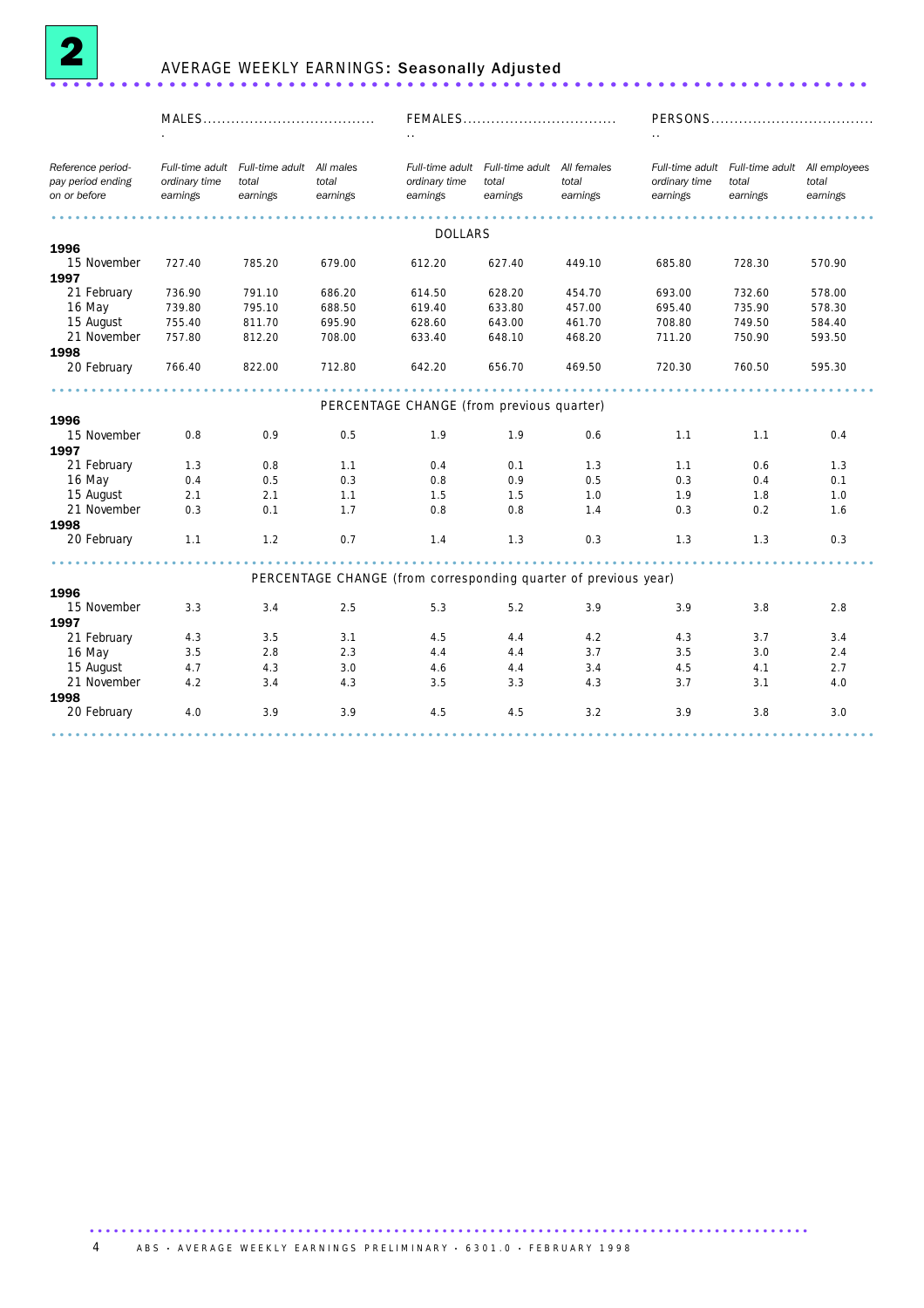

## AVERAGE WEEKLY EARNINGS: Original .....................................................................

| Reference period-<br>pay period ending<br>on or before | Full-time adult<br>ordinary time<br>earnings | Full-time adult<br>total<br>earnings | All males<br>total<br>earnings | Full-time adult<br>ordinary time<br>earnings                    | Full-time adult<br>total<br>earnings | All females<br>total<br>earnings | Full-time adult<br>ordinary time<br>earnings | Full-time adult<br>total<br>earnings | All employees<br>total<br>earnings |
|--------------------------------------------------------|----------------------------------------------|--------------------------------------|--------------------------------|-----------------------------------------------------------------|--------------------------------------|----------------------------------|----------------------------------------------|--------------------------------------|------------------------------------|
|                                                        |                                              |                                      |                                |                                                                 |                                      |                                  |                                              |                                      |                                    |
|                                                        |                                              |                                      |                                | DOLLARS                                                         |                                      |                                  |                                              |                                      |                                    |
| 1996                                                   |                                              |                                      |                                |                                                                 |                                      |                                  |                                              |                                      |                                    |
| 15 November<br>1997                                    | 727.00                                       | 787.90                               | 679.80                         | 611.90                                                          | 627.50                               | 447.10                           | 685.60                                       | 730.20                               | 570.00                             |
| 21 February                                            | 738.00                                       | 791.20                               | 688.70                         | 615.60                                                          | 628.80                               | 457.80                           | 694.10                                       | 732.90                               | 581.60                             |
| 16 May                                                 | 740.70                                       | 795.80                               | 687.10                         | 620.30                                                          | 634.80                               | 457.40                           | 696.60                                       | 736.80                               | 577.80                             |
| 15 August                                              | 753.60                                       | 808.00                               | 693.80                         | 626.90                                                          | 641.20                               | 460.20                           | 706.60                                       | 746.10                               | 582.20                             |
| 21 November                                            | 757.50                                       | 815.20                               | 709.10                         | 633.20                                                          | 648.30                               | 466.10                           | 711.20                                       | 753.10                               | 592.60                             |
| 1998                                                   |                                              |                                      |                                |                                                                 |                                      |                                  |                                              |                                      |                                    |
| 20 February                                            | 767.50                                       | 821.90                               | 715.40                         | 643.20                                                          | 657.30                               | 472.60                           | 721.30                                       | 760.70                               | 598.90                             |
|                                                        |                                              |                                      |                                |                                                                 |                                      |                                  |                                              |                                      |                                    |
|                                                        |                                              |                                      |                                | PERCENTAGE CHANGE (from previous quarter)                       |                                      |                                  |                                              |                                      |                                    |
| 1996                                                   |                                              |                                      |                                |                                                                 |                                      |                                  |                                              |                                      |                                    |
| 15 November                                            | 1.0                                          | 1.7                                  | 0.9                            | 2.1                                                             | 2.2                                  | 0.4                              | 1.3                                          | 1.8                                  | 0.6                                |
| 1997                                                   |                                              |                                      |                                |                                                                 |                                      |                                  |                                              |                                      |                                    |
| 21 February                                            | 1.5                                          | 0.4                                  | 1.3                            | 0.6                                                             | 0.2                                  | 2.4                              | 1.2                                          | 0.4                                  | 2.0                                |
| 16 May                                                 | 0.4                                          | 0.6                                  | $-0.2$                         | 0.8                                                             | 0.9                                  | $-0.1$                           | 0.4                                          | 0.5                                  | $-0.6$                             |
| 15 August                                              | 1.7                                          | 1.5                                  | 1.0                            | 1.1                                                             | 1.0                                  | 0.6                              | 1.4                                          | 1.3                                  | 0.8                                |
| 21 November                                            | 0.5                                          | 0.9                                  | 2.2                            | 1.0                                                             | 1.1                                  | 1.3                              | 0.6                                          | 0.9                                  | 1.8                                |
| 1998                                                   |                                              |                                      |                                |                                                                 |                                      |                                  |                                              |                                      |                                    |
| 20 February                                            | 1.3                                          | 0.8                                  | 0.9                            | 1.6                                                             | 1.4                                  | 1.4                              | 1.4                                          | 1.0                                  | 1.1                                |
|                                                        |                                              |                                      |                                | PERCENTAGE CHANGE (from corresponding quarter of previous year) |                                      |                                  |                                              |                                      |                                    |
| 1996                                                   |                                              |                                      |                                |                                                                 |                                      |                                  |                                              |                                      |                                    |
| 15 November                                            | 3.4                                          | 3.5                                  | 2.6                            | 5.4                                                             | 5.3                                  | 4.0                              | 3.9                                          | 3.9                                  | 2.8                                |
| 1997                                                   |                                              |                                      |                                |                                                                 |                                      |                                  |                                              |                                      |                                    |
| 21 February                                            | 4.2                                          | 3.4                                  | 3.1                            | 4.5                                                             | 4.4                                  | 4.2                              | 4.3                                          | 3.6                                  | 3.4                                |
| 16 May                                                 | 3.5                                          | 2.8                                  | 2.3                            | 4.4                                                             | 4.4                                  | 3.7                              | 3.6                                          | 3.0                                  | 2.4                                |
| 15 August                                              | 4.7                                          | 4.3                                  | 3.0                            | 4.6                                                             | 4.4                                  | 3.4                              | 4.4                                          | 4.0                                  | 2.7                                |
| 21 November                                            | 4.2                                          | 3.5                                  | 4.3                            | 3.5                                                             | 3.3                                  | 4.3                              | 3.7                                          | 3.1                                  | 4.0                                |
| 1998                                                   |                                              |                                      |                                |                                                                 |                                      |                                  |                                              |                                      |                                    |
| 20 February                                            | 4.0                                          | 3.9                                  | 3.9                            | 4.5                                                             | 4.5                                  | 3.2                              | 3.9                                          | 3.8                                  | 3.0                                |
|                                                        |                                              |                                      |                                |                                                                 |                                      |                                  |                                              |                                      |                                    |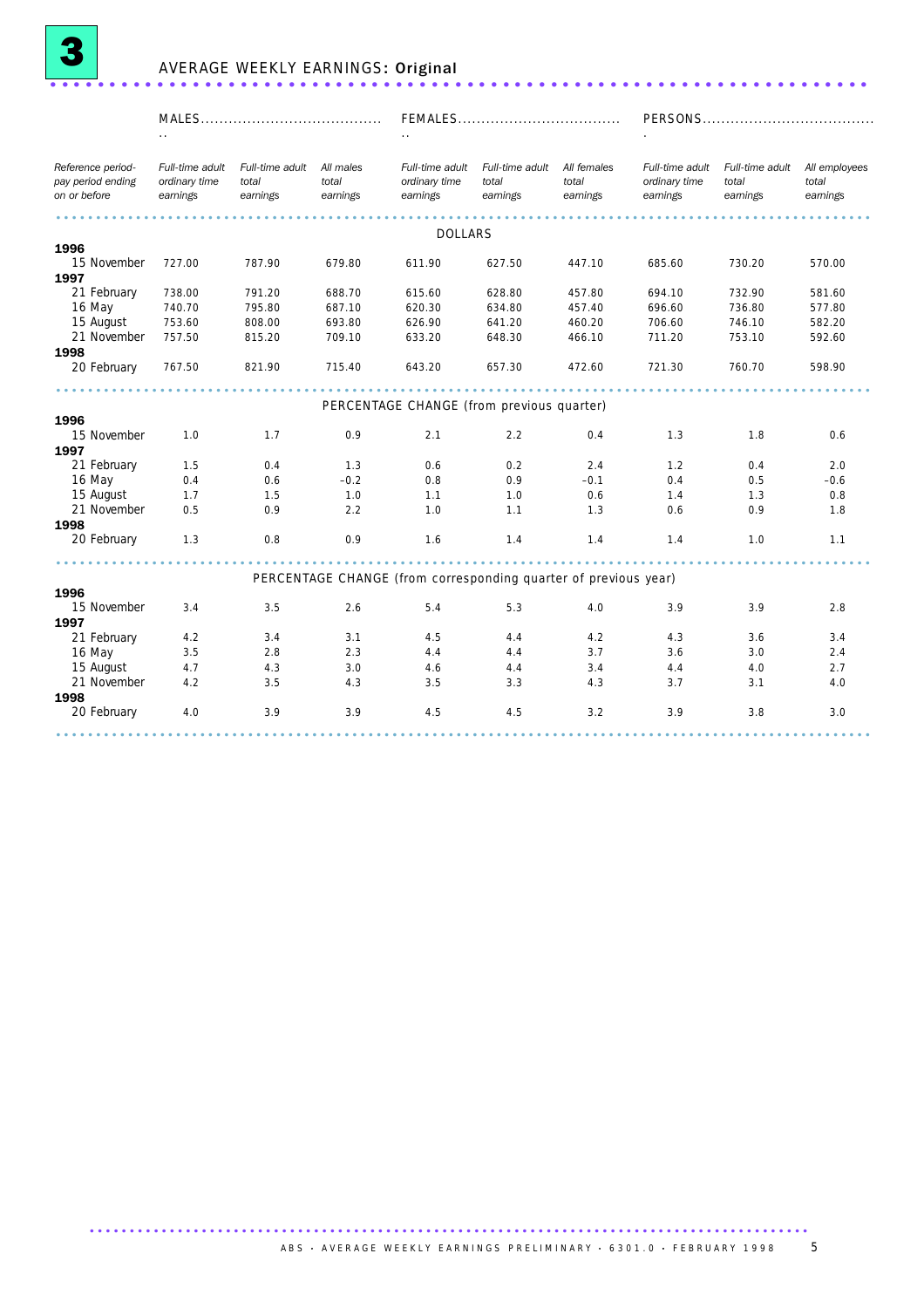|                       | EXPLANATORY NOTES                                                                                                                                                                                                                                                                                                                                                                                                                                                                                                                                                                                                                                                                                                                                                                                                                                                                                                                                                                                                                                                                                                                                                                                                                                                                                                                                                                                                                                                                                                                                                                                        |
|-----------------------|----------------------------------------------------------------------------------------------------------------------------------------------------------------------------------------------------------------------------------------------------------------------------------------------------------------------------------------------------------------------------------------------------------------------------------------------------------------------------------------------------------------------------------------------------------------------------------------------------------------------------------------------------------------------------------------------------------------------------------------------------------------------------------------------------------------------------------------------------------------------------------------------------------------------------------------------------------------------------------------------------------------------------------------------------------------------------------------------------------------------------------------------------------------------------------------------------------------------------------------------------------------------------------------------------------------------------------------------------------------------------------------------------------------------------------------------------------------------------------------------------------------------------------------------------------------------------------------------------------|
| INTRODUCTION          | 1 This publication contains preliminary estimates of average weekly earnings for<br>February 1998 based on information obtained from a sample survey of employers.<br>Final estimates will be published in Average Weekly Earnings, States and<br>Australia, February 1998 (Cat. no. 6302.0).                                                                                                                                                                                                                                                                                                                                                                                                                                                                                                                                                                                                                                                                                                                                                                                                                                                                                                                                                                                                                                                                                                                                                                                                                                                                                                            |
| SCOPE                 | 2 All wage and salary earners who received pay for the reference period are<br>represented in the Survey of Average Weekly Earnings (AWE), except:<br>members of the Australian permanent defence forces;<br>٠<br>employees of enterprises primarily engaged in agriculture, forestry and fishing;<br>٠<br>employees in private households employing staff;<br>٠<br>employees of overseas embassies, consulates, etc;<br>п<br>employees based outside Australia; and<br>٠<br>employees on workers' compensation who are not paid through the payroll.<br>٠<br>3 Also excluded are the following persons who are not regarded as employees for<br>the purposes of this survey:<br>casual employees who did not receive pay during the reference period;<br>٠<br>employees on leave without pay who did not receive pay during the<br>reference period;<br>· employees on strike, or stood down, who did not receive pay during the<br>reference period;<br>directors who are not paid a salary;<br>٠<br>proprietors/partners of unincorporated businesses;<br>٠<br>self-employed persons such as subcontractors, owner/drivers, consultants; and<br>persons paid solely by commission without a retainer.<br>٠                                                                                                                                                                                                                                                                                                                                                                                            |
| SURVEY DESIGN         | 4 A sample of approximately 5,000 employer units is selected from the ABS<br>Business Register to ensure adequate State and industry representation. The<br>sample is updated each quarter to reflect changes in the ABS register of<br>businesses. These changes arise from the emergence of new businesses, takeovers<br>and mergers, changes to industry classification, changes in the number of<br>employees, and businesses which have ceased operations. Such updating of the<br>register can contribute to changes in the estimates of average weekly earnings.<br>5 The statistical unit for the survey comprises all activities of an employer in a<br>particular State or Territory. Each statistical unit is classified to an industry which<br>reflects the predominant activity of the business in the State or Territory. Prior to<br>the August 1996 survey, in a small number of cases where a business had a<br>significant number of employees in more than one industry, a separate statistical<br>unit was created for each industry. This practice ceased as from the August 1996<br>survey. This change in procedures has minimal effect on the average weekly<br>earnings estimates. The statistical units are stratified by State, sector, industry and<br>employment size, and an equal probability sample is selected from each stratum.<br>6 Since February 1992, survey data for a number of Commonwealth Government<br>and ACT Government departments have been collected electronically. From<br>November 1993, survey data for a number of Northern Territory Government |
| SURVEY DESIGN CHANGES | departments and agencies have also been collected electronically.<br>7 From August 1994, the industrial classification used in the design of the AWE<br>Survey is the Australian and New Zealand Standard Industrial Classification<br>(ANZSIC), replacing the Australian Standard Industrial Classification (ASIC) used<br>previously. For further information see paragraphs 19 to 21 of the Explanatory<br>Notes in the August 1994 issue of this publication.                                                                                                                                                                                                                                                                                                                                                                                                                                                                                                                                                                                                                                                                                                                                                                                                                                                                                                                                                                                                                                                                                                                                        |

6 ABS • AVERAGE WEEKLY EARNINGS PRELIMINARY • 6301.0 • FEBRUARY 1998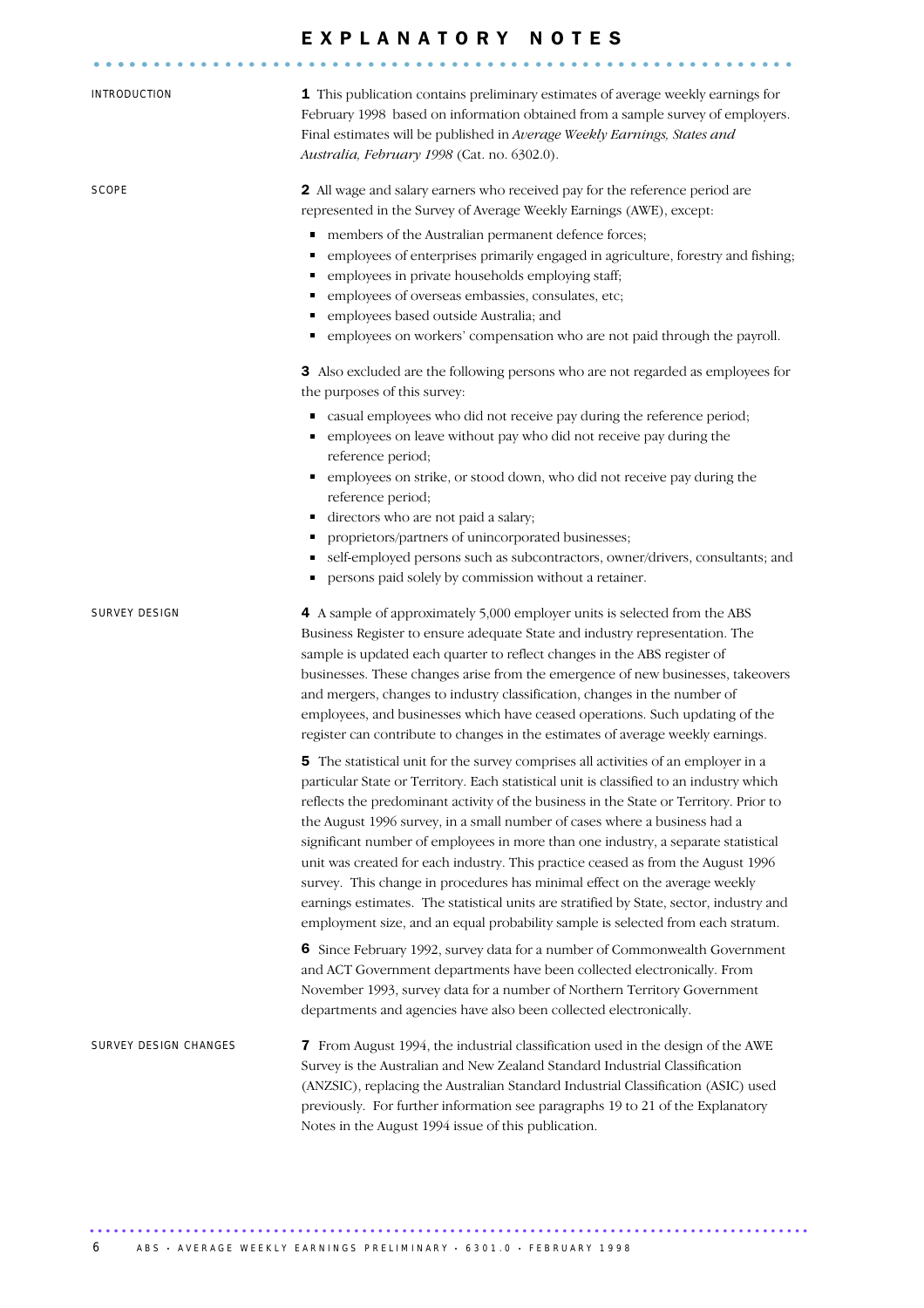# E X P L A N A T O R Y N O T E S ........................................................... .....

| NOTES ON ESTIMATES       | 8 Average weekly earnings statistics represent average gross (before tax) earnings<br>of employees and do not relate to average award rates nor to the earnings of the<br>'average person'. Estimates of average weekly earnings are derived by dividing<br>estimates of weekly total earnings by estimates of number of employees. Changes<br>in the averages may be affected not only by changes in the level of earnings of<br>employees but also by changes in the overall composition of the employed wage<br>and salary earner segment of the labour force.                                                                                                                                                                                                                                               |
|--------------------------|-----------------------------------------------------------------------------------------------------------------------------------------------------------------------------------------------------------------------------------------------------------------------------------------------------------------------------------------------------------------------------------------------------------------------------------------------------------------------------------------------------------------------------------------------------------------------------------------------------------------------------------------------------------------------------------------------------------------------------------------------------------------------------------------------------------------|
|                          | 9 There are several aspects which can contribute to compositional changes such<br>as variations in the proportions of full-time, part-time, casual and junior employees,<br>variations in the occupational distribution within and across industries, variations<br>in the distribution of employment between industries and variations in the<br>proportion of male and female employees. Such effects may apply differently<br>within the different States and Territories, and over time.                                                                                                                                                                                                                                                                                                                    |
|                          | 10 Estimates of average weekly earnings are rounded to the nearest 10 cents.                                                                                                                                                                                                                                                                                                                                                                                                                                                                                                                                                                                                                                                                                                                                    |
|                          | 11 Percentage changes are calculated on the actual values and may differ from<br>calculations based on rounded estimates.                                                                                                                                                                                                                                                                                                                                                                                                                                                                                                                                                                                                                                                                                       |
| COMPARABILITY OF RESULTS | 12 It is important to recognise that whilst average employee earnings can be<br>derived from the Survey of Employment and Earnings (SEE) published in Wage<br>and Salary Earners, Australia (Cat. no. 6248.0), these average earnings will not be<br>comparable with those produced from the AWE Survey. The SEE collects the sum<br>of employee earnings paid in all pay periods ending in a calendar quarter including<br>payments to employees which are excluded from the scope of the AWE survey<br>such as retrospective pay, pay in advance, leave loadings and severance,<br>termination and redundancy payments.                                                                                                                                                                                       |
|                          | 13 Whilst the quarterly earnings produced by the SEE are affected by the varying<br>number of pay periods from quarter to quarter the AWE results are unaffected<br>because of the selection of a specified pay period in the middle of a quarter. The<br>SEE earnings data are also more subject to seasonal variations, particularly in the<br>December and March quarters, due to the incidence of holidays taken in January<br>being paid in advance and the earnings being reported in December quarter<br>figures.                                                                                                                                                                                                                                                                                        |
| HISTORICAL SERIES        | 14 The AWE series was introduced in August 1981 when it replaced the average<br>weekly earnings series based principally on information from payroll tax returns.<br>Revised estimates of average weekly earnings for the period August 1981 to<br>November 1983 were included in Average Weekly Earnings, States and Australia,<br>March Quarter 1984 (Cat. no. 6302.0) published on 12 July 1984. Users who need<br>a measure of the movement in earnings for a period which spans both the payroll<br>tax based and employer survey series should refer to Table 3 in that publication<br>which presents both series linked to a common index base (August $1981 = 100.0$ ).                                                                                                                                 |
| RELIABILITY OF ESTIMATES | 15 As the estimates in this publication are based on information relating to a<br>sample of employers rather than a full enumeration, they are subject to sampling<br>variability. That is, they may differ from the estimates that would have been<br>produced if the information had been obtained from all employers. This<br>difference, called sampling error, should not be confused with inaccuracy that may<br>occur because of imperfections in reporting by respondents or in processing by<br>the ABS. Such inaccuracy is referred to as non-sampling error and may occur in<br>any enumeration whether it be a full count or sample. Efforts have been made to<br>reduce non-sampling error by careful design of questionnaires, detailed checking<br>of returns and quality control of processing. |

.......................................................................................... A B S · A VERA G E WEEKLY EARNINGS PRELIMINARY · 6301.0 · FEBRUARY 1998 7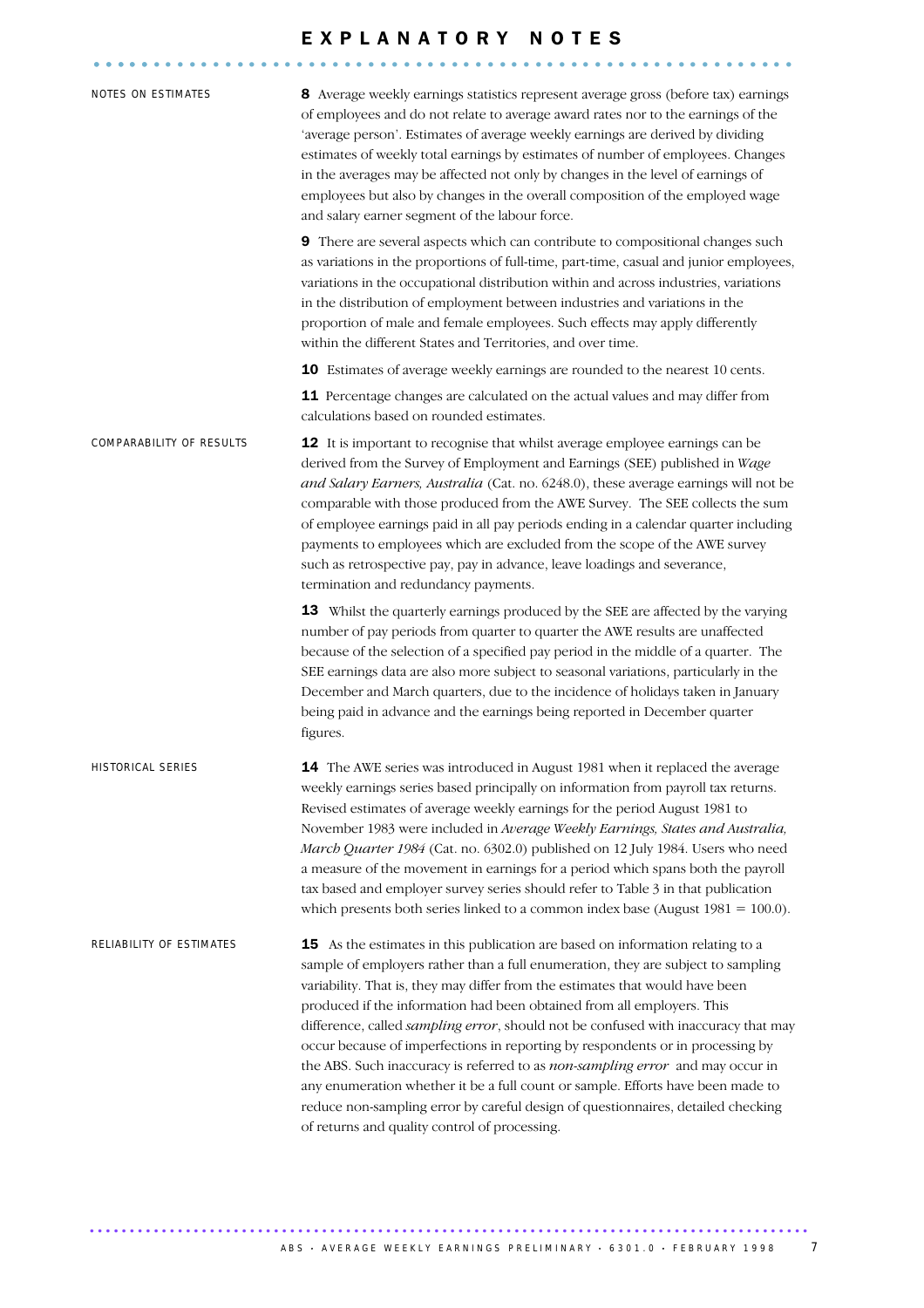# E X P L A N A T O R Y N O T E S ........................................................... .....

| RELIABILITY OF ESTIMATES<br>continued | 16 The sampling error associated with any estimate can be estimated from the<br>sample results. One measure of sampling error is given by the standard error<br>which indicates the degree to which an estimate may vary from the value which<br>would have been obtained from a full enumeration (the 'true figure'). There are<br>about two chances in three that a sample estimate differs from the true value by<br>less than one standard error, and about nineteen chances in twenty that the<br>difference will be less than two standard errors.                                                                                                              |
|---------------------------------------|-----------------------------------------------------------------------------------------------------------------------------------------------------------------------------------------------------------------------------------------------------------------------------------------------------------------------------------------------------------------------------------------------------------------------------------------------------------------------------------------------------------------------------------------------------------------------------------------------------------------------------------------------------------------------|
|                                       | 17 An example of the use of a standard error is as follows. If the estimated average<br>earnings was \$500.00 with a standard error of \$4.00, then there would be about<br>two chances in three that a full enumeration would have given an estimate in the<br>range \$496.00 to \$504.00 and about nineteen chances in twenty that it would be in<br>the range \$492.00 to \$508.00.                                                                                                                                                                                                                                                                                |
|                                       | 18 An example of the use of a standard error for a quarterly change estimate is as<br>follows. If the estimate of quarterly change between two quarters was \$1.50 and<br>the standard error on this estimate was \$1.00, then there would be about two<br>chances in three that a full enumeration would have given a quarterly change<br>estimate in the range $+\$0.50$ to $+\$2.50$ and about nineteen chances in twenty that<br>it would be in the range $-\$0.50$ to $+\$3.50$ .                                                                                                                                                                                |
|                                       | 19 Quarterly movements in estimates of average weekly earnings are considered<br>to be statistically significant where they exceed two standard errors.                                                                                                                                                                                                                                                                                                                                                                                                                                                                                                               |
| SEASONAL ADJUSTMENT                   | 20 Seasonal adjustment is a means of removing the estimated effects of normal<br>seasonal variation from the series so that the effects of other influences on the<br>series can be more clearly recognised. Seasonal adjustment does not aim to<br>remove the irregular or non-seasonal influences which may be present in any<br>particular week. Influences that are volatile or unsystematic can still make it<br>difficult to interpret the movement of the series even after adjustment for seasonal<br>variation. This means that quarter-to-quarter movements of seasonally adjusted<br>estimates may not be reliable indicators of trend behaviour.          |
|                                       | 21 The series have been seasonally adjusted from September 1983 and the<br>historical series can be made available on request. The seasonal factors are<br>reviewed annually to take account of each additional year's original data. The<br>review takes place for the February reference period each year.                                                                                                                                                                                                                                                                                                                                                          |
|                                       | 22 Details about the method of seasonal adjustment of these series are available<br>on request.                                                                                                                                                                                                                                                                                                                                                                                                                                                                                                                                                                       |
| <b>TREND ESTIMATES</b>                | 23 The ABS considers that trend estimates provide a more reliable guide to the<br>underlying direction of the data, and are more suitable than either the seasonally<br>adjusted or original estimates for most business decisions and policy advice.                                                                                                                                                                                                                                                                                                                                                                                                                 |
|                                       | 24 The trend estimates in this publication, obtained by dampening out the<br>irregular component from the seasonally adjusted series, are calculated using a<br>centred 7-term Henderson moving average of the seasonally adjusted series.<br>Estimates for the three most recent quarters cannot be calculated using this<br>centred average method; instead an asymmetric average is used. This can lead to<br>revisions in the trend estimates for the last three quarters when data become<br>available for later quarters. Revisions of trend estimates will also occur with<br>revisions to the original data and re-estimation of seasonal adjustment factors. |
|                                       | 25 If a series is highly volatile then the trend estimates will be subject to greater<br>revision for the latest few quarters as data become available. However, it is<br>important to note that this does not make the trend series inferior to the<br>seasonally adjusted or original series. In some cases the effect of the irregular<br>component on overall movements will remain in the seasonally adjusted and the<br>original estimates but not in the trend series.                                                                                                                                                                                         |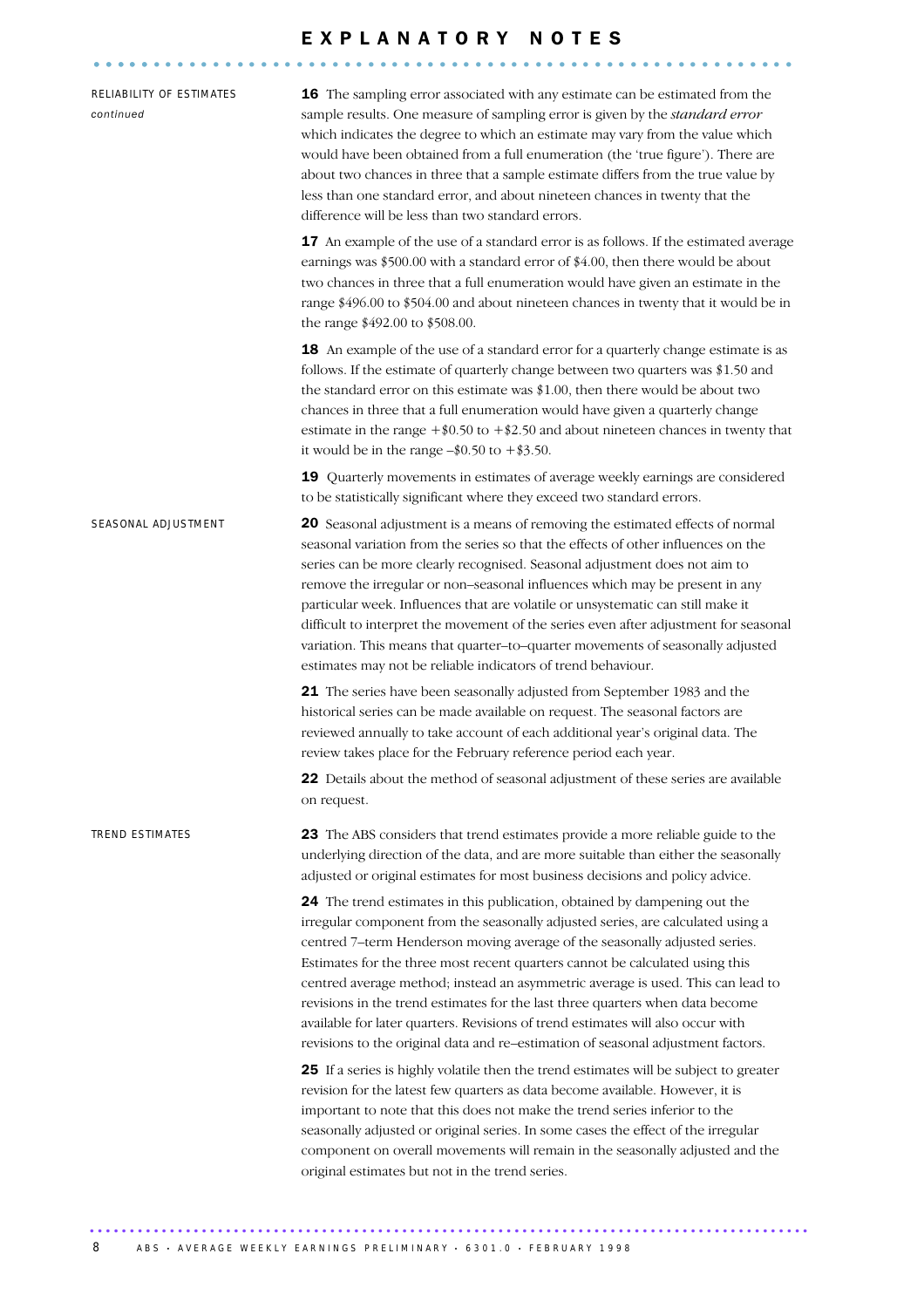# E X P L A N A T O R Y N O T E S ........................................................... .....

| TREND ESTIMATES continued | 26 For more information, see A Guide to Interpreting Time Series - Monitoring<br>'Trends': an Overview (Cat. no. 1348.0) or contact the Assistant Director, Time<br>Series Analysis on 06 252 6345.<br><b>27</b> Two feature articles which have appeared in the ABS monthly publication                                                                                                                                                                                                                                                                                                                                                                                                                                                                                                                                                                                                                                                                                                                                                                                                                                                                                                                                                                                                                                                       |
|---------------------------|------------------------------------------------------------------------------------------------------------------------------------------------------------------------------------------------------------------------------------------------------------------------------------------------------------------------------------------------------------------------------------------------------------------------------------------------------------------------------------------------------------------------------------------------------------------------------------------------------------------------------------------------------------------------------------------------------------------------------------------------------------------------------------------------------------------------------------------------------------------------------------------------------------------------------------------------------------------------------------------------------------------------------------------------------------------------------------------------------------------------------------------------------------------------------------------------------------------------------------------------------------------------------------------------------------------------------------------------|
|                           | Australian Economic Indicators (Cat. no. 1350.0) may also be of interest:<br>Picking Turning Points in the Economy (April 1991)<br>٠<br>Smarter Data Use (March 1992).<br>٠                                                                                                                                                                                                                                                                                                                                                                                                                                                                                                                                                                                                                                                                                                                                                                                                                                                                                                                                                                                                                                                                                                                                                                    |
| FURTHER INFORMATION       | 28 Background information about the average weekly earnings series is provided<br>in Information Paper: New Statistical Series: Employment, Average Weekly<br>Earnings, Job Vacancies and Overtime (Cat. no. 6256.0) published 21 June 1984,<br>copies of which are available on request.                                                                                                                                                                                                                                                                                                                                                                                                                                                                                                                                                                                                                                                                                                                                                                                                                                                                                                                                                                                                                                                      |
| RELATED PUBLICATIONS      | 29 Users may also wish to refer to the following publications which are available<br>from ABS Bookshops:                                                                                                                                                                                                                                                                                                                                                                                                                                                                                                                                                                                                                                                                                                                                                                                                                                                                                                                                                                                                                                                                                                                                                                                                                                       |
|                           | Average Weekly Earnings, States and Australia (Cat. no. 6302.0) - issued<br>٠<br>quarterly                                                                                                                                                                                                                                                                                                                                                                                                                                                                                                                                                                                                                                                                                                                                                                                                                                                                                                                                                                                                                                                                                                                                                                                                                                                     |
|                           | <i>Employee Earnings and Hours, Australia</i> (Cat. no. 6306.0) – issued biennially<br>$\blacksquare$<br>Wage Cost Index, Australia (Cat. no. 6345.0) - issued quarterly<br>Job Vacancies and Overtime, Australia (Cat. no. 6354.0) – issued quarterly<br>Wage and Salary Earners, Australia (Cat. no. 6248.0) - issued quarterly<br>Information Paper: New Statistical Series: Employment, Average Weekly<br>٠<br>Earnings, Job Vacancies and Overtime (Cat. no. 6256.0)<br>Average Weekly Earnings, Australia 1941-1990 (Cat. no. 6350.0)<br>Occasional Paper No 1986/1: Statistics on Wages, Earnings, Income and<br>٠<br>Labour Costs - A Guide to Their Concepts, Measurement and Usage<br>The Labour Force, Australia (Cat. no. 6203.0) – issued monthly<br>Labour Force Projections, Australia 1992-2005 (Cat. no. 6260.0)<br>٠<br>Weekly Earnings of Employees (Distribution), Australia<br>٠<br>$(Cat. no. 6310.0.40.001)$ - standard data service<br><b>30</b> Current publications produced by the ABS are listed in the <i>Catalogue of</i><br>Publications and Products, Australia (Cat. no. 1101.0). The ABS also issues, on<br>Tuesdays and Fridays, a Release Advice (Cat. no. 1105.0) which lists publications to<br>be released in the next few days. The Catalogue and Release Advice are available<br>from any ABS office. |
| UNPUBLISHED STATISTICS    | <b>31</b> In some cases, the ABS can also make available information which is not<br>published. This information may be made available in one or more of the following<br>forms: microfiche, photocopy, data tape, floppy disk, computer printout or<br>clerically extracted tabulation. Generally, a charge is made for providing<br>unpublished information. Inquiries should be made to Glynis Franklin-Orrell on<br>08 9360 5304<br>or Information Services in the nearest ABS office.                                                                                                                                                                                                                                                                                                                                                                                                                                                                                                                                                                                                                                                                                                                                                                                                                                                     |
| SYMBOLS AND OTHER USAGES  | Australian Bureau of Statistics<br>ABS<br><b>ACT</b><br>Australian Capital Territory<br>Australian and New Zealand Standard Industrial Classification<br>ANZSIC<br><b>ASIC</b><br>Australian Standard Industrial Classification<br><b>AWE</b><br>Average Weekly Earnings<br><b>AWOTE</b><br>Average Weekly Ordinary Time Earnings<br>Survey of Employment and Earnings<br><b>SEE</b>                                                                                                                                                                                                                                                                                                                                                                                                                                                                                                                                                                                                                                                                                                                                                                                                                                                                                                                                                           |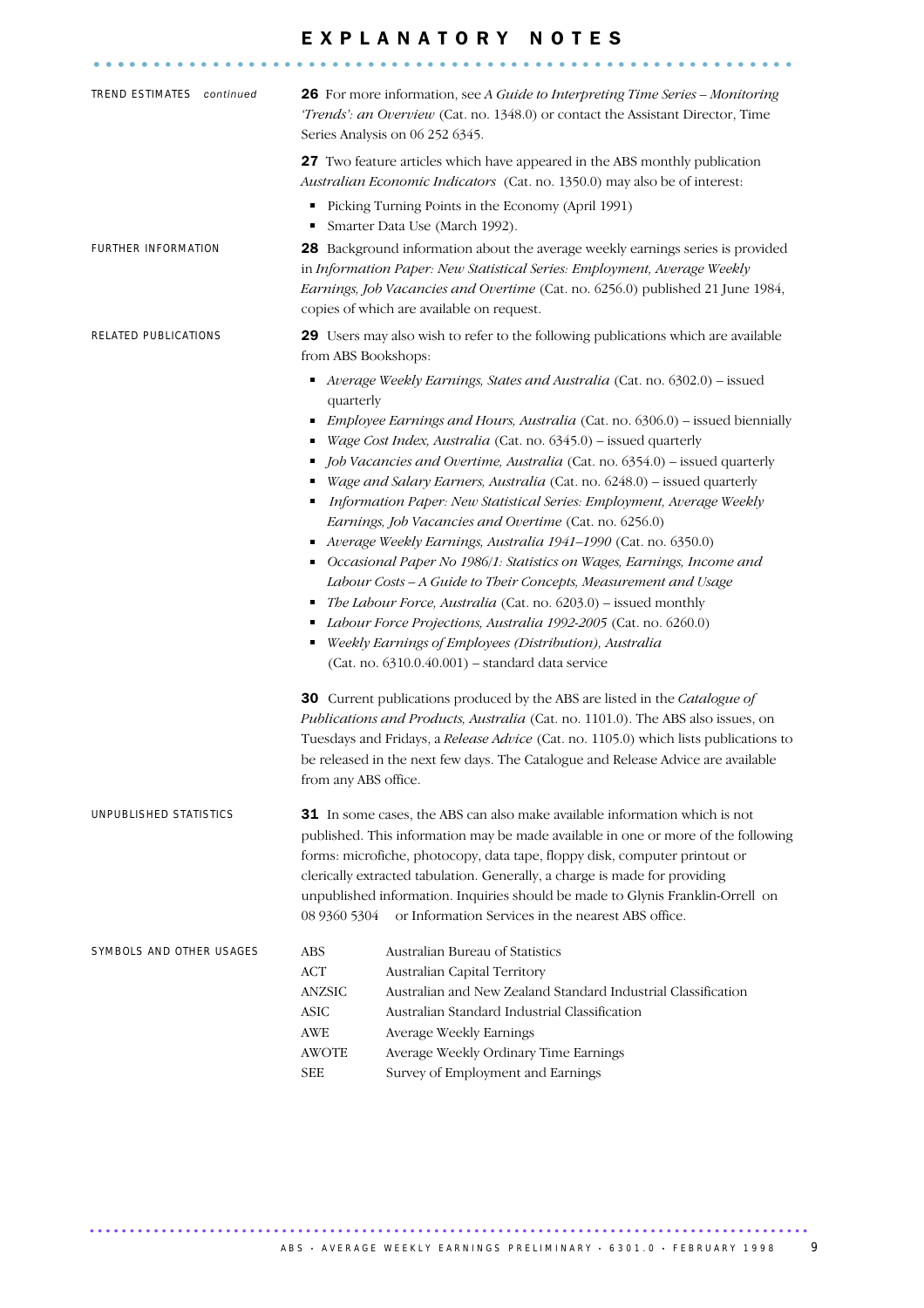## G L O S S A R Y

............................................................ .....

| Adult employees               | Adult employees are those employees 21 years of age or over and those employees<br>who, although under 21 years of age, are paid at the full adult rate for their<br>occupation.                                                                                                                                                                                                                                                                                                                                                                                                                                                                                                                                                                                                                                                                                                                                                                                                                                                                                                              |
|-------------------------------|-----------------------------------------------------------------------------------------------------------------------------------------------------------------------------------------------------------------------------------------------------------------------------------------------------------------------------------------------------------------------------------------------------------------------------------------------------------------------------------------------------------------------------------------------------------------------------------------------------------------------------------------------------------------------------------------------------------------------------------------------------------------------------------------------------------------------------------------------------------------------------------------------------------------------------------------------------------------------------------------------------------------------------------------------------------------------------------------------|
| Average Weekly Earnings       | Average weekly earnings statistics represent average gross (before tax) earnings of<br>employees and do not relate to average award rates nor to the earnings of the<br>'average person'. Estimates of average weekly earnings are derived by dividing<br>estimates of weekly total earnings by estimates of number of employees. Changes in<br>the averages may be affected not only by changes in the level of earnings of<br>employees but also by changes in the overall composition of the employed wage and<br>salary earner segment of the labour force. There are several aspects which can<br>contribute to compositional changes such as variations in the proportions of<br>full-time, part-time, casual and junior employees, variations in the occupational<br>distribution within and across industries, variations in the distribution of employees<br>between industries and variations in the proportions of males and females.                                                                                                                                              |
| Employees                     | Employees refer to all wage and salary earners (as defined in paragraphs 2 and 3 of<br>the Explanatory Notes) who received pay for any part of the reference period.                                                                                                                                                                                                                                                                                                                                                                                                                                                                                                                                                                                                                                                                                                                                                                                                                                                                                                                          |
| Full-time employees           | Full-time employees are permanent, temporary and casual employees who normally<br>work the agreed or award hours for a full-time employee in their occupation and<br>received pay for any part of the reference period; if agreed or award hours do not<br>apply, employees are regarded as full-time if they ordinarily work 35 hours or more<br>per week.                                                                                                                                                                                                                                                                                                                                                                                                                                                                                                                                                                                                                                                                                                                                   |
| Reference period              | Reference period for the survey refers to the last pay period ending on or before the<br>third Friday of the middle month of the quarter. Where a pay period is fortnightly or<br>monthly, etc., the employer is requested to report only one week's proportion. The<br>reference date for the current survey is 20 February 1998.                                                                                                                                                                                                                                                                                                                                                                                                                                                                                                                                                                                                                                                                                                                                                            |
| Sector                        | Public sector includes all local government authorities and government departments,<br>agencies and authorities created by, or reporting to the Commonwealth and State<br>Parliaments. All remaining employees are classified as private sector.                                                                                                                                                                                                                                                                                                                                                                                                                                                                                                                                                                                                                                                                                                                                                                                                                                              |
| Weekly ordinary time earnings | Weekly ordinary time earnings refers to one week's earnings of employees for the<br>reference period attributable to award, standard or agreed hours of work. It is<br>calculated before taxation and any other deductions (e.g. superannuation, board and<br>lodging) have been made. Included in ordinary time earnings are award, workplace<br>and enterprise bargaining payments, and other agreed base rates of pay, over award<br>and overagreed payments, penalty payments, shift and other allowances;<br>commissions and retainers; bonuses and similar payments related to the reference<br>period; payments under incentive or piecework; payments under profit sharing<br>schemes normally paid each pay period; payment for leave taken during the<br>reference period; all workers' compensation payments made through the payroll;<br>and salary payments made to directors. Excluded are overtime payments,<br>retrospective pay, pay in advance, leave loadings, severance, terminations and<br>redundancy payments, and other payments not related to the reference period. |
| Weekly total earnings         | Weekly total earnings of employees is equal to weekly ordinary time earnings plus<br>weekly overtime earnings.                                                                                                                                                                                                                                                                                                                                                                                                                                                                                                                                                                                                                                                                                                                                                                                                                                                                                                                                                                                |